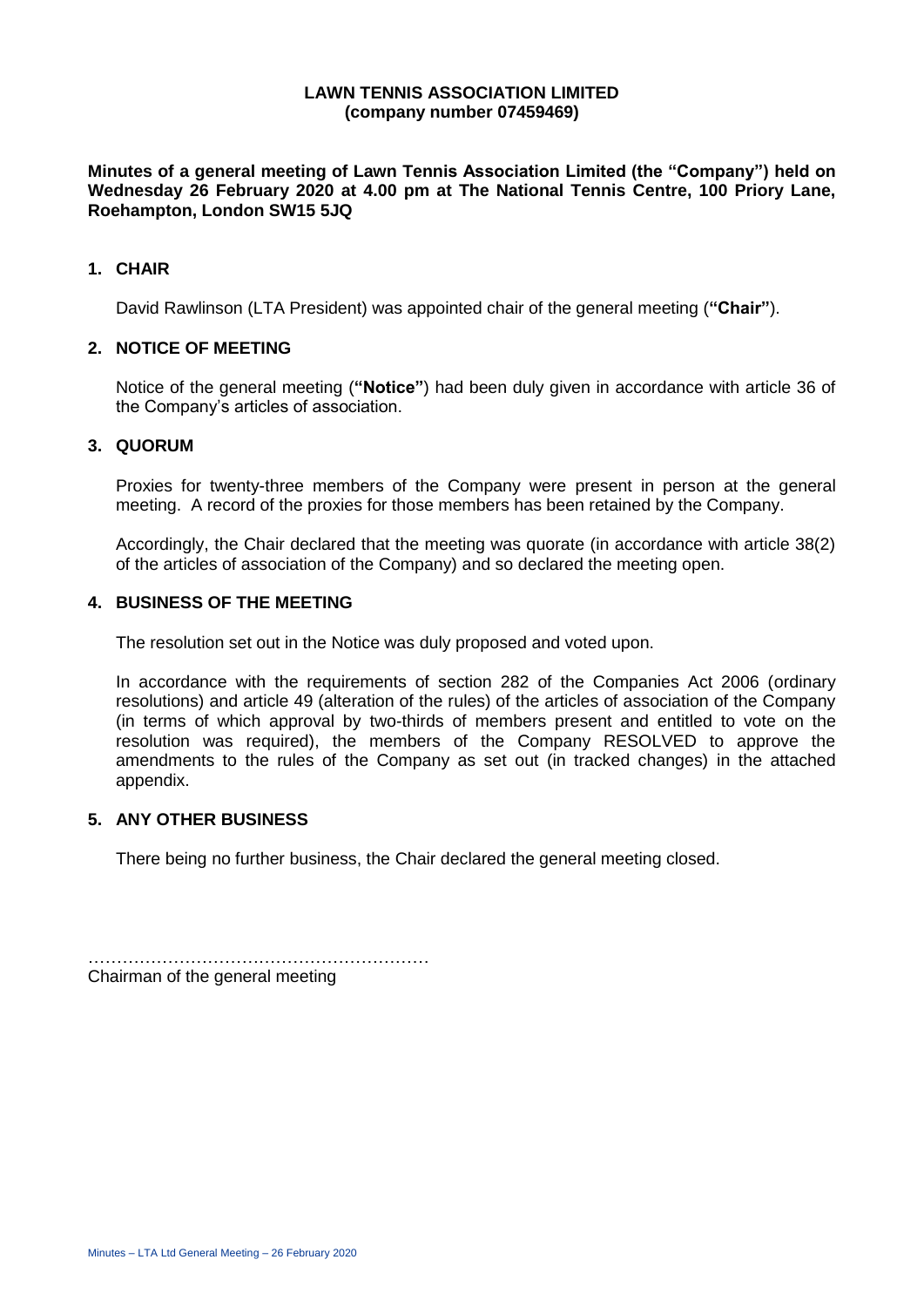## **APPENDIX**

## **AMENDMENTS TO CONSTITUTIONAL DOCUMENTS**

## **27.Associates**

- 27.1 An entity (or site, where relevant) shall become an Associate when it is registered as such by and through its National, County or Island Association or the Company (as appropriate).
- 27.2 For the avoidance of doubt, where an entity has headquarters, grounds or any other presence in two or more geographical areas, such entity must register through its National, County or Island Association (as appropriate) in each geographical area.
- 27.3 An entity (or site, where relevant) shall qualify for registration as an Associate (and be registered as an Associate) if the relevant National, County or Island Association or the Company (as appropriate) deems (in accordance with guidelines the requirements set out by the Company and as determined by the Board) that it provides organised tennis and/or padel tennis opportunities. Such an entity (or site, where relevant) shall include, but not be limited to:
	- (i) a members' or commercial tennis and/or padel tennis club;
	- (ii) a park-based or community-based tennis and/or padel tennis venueprogramme;
	- (iii) a school-based tennis and/or padel tennis programme for the community which operates out of curriculum hours;
	- $(i)\right)$ (iii) an indoor pay and play tennis and/or padel tennis centre;
	- (v)(iv) a tennis academy; and/or
	- (vi)(v) an educational establishment; and/or
	- (vii) a further education or higher education tennis and/or padel tennis club.
	- (A) it has a written constitution or a set of rules governing its operation approved, if required, by the relevant National, County or Island Association.
- 27.4 If a dispute arises as to whether an entity (or site, where relevant) qualifies to be an Associate then the President shall decide the issue and his or her decision shall be final.